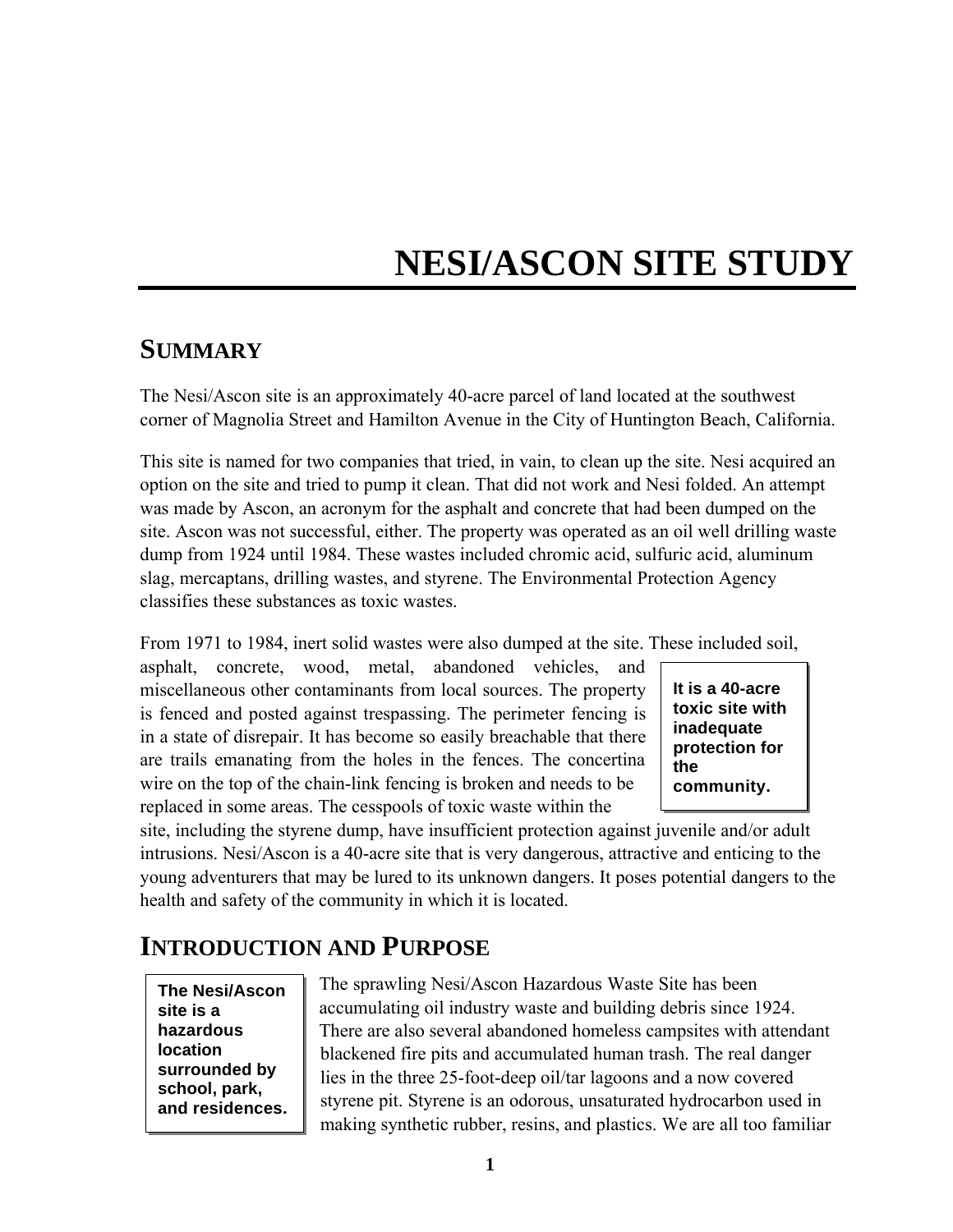with the ubiquitous Styrofoam cup. The Styrene pit alone has been responsible for numerous complaints and costly Air Quality Management District citations in the l980s and 1990s. Only *after* these citations and complaints were filed was the styrene pit covered with a flimsy plastic tarp in order to contain the noxious aroma of decomposing hydrocarbons.

This hazardous location is across the street from Edison High School in Huntington Beach, scholastic home to some 2,300 students, staff, and faculty. The California Department of Toxic Substances Control is responsible for the environmental safety for approximately 8,400 public schools in the state. These school safety officials admit that they have little idea exactly how many carcinogens and other lethal compounds exist in Nesi/Ascon. However, this much is certain: Nesi/Ascon is so hazardous that the California Department of Toxic Substances Control asserts that there is "no safe way to remove the contents of those lagoons without jeopardizing the safety of the surrounding community—including Edison High School<sup>"</sup>

Previous clean-up plans have resulted in failures and bankruptcies due to lack of technology and money. The 1999–2000 Orange County Grand Jury is very aware of the condition and attendant dangers of the Nesi/Ascon site. The Grand Jury believes that protection against access is absolutely necessary. The Grand Jury also wants to see stronger efforts to reduce the hazardous potential of this site. Meetings with city officials in Huntington Beach have left the Grand Jury with feelings of frustration summed up by the reaction: "we're being stonewalled." The Grand Jury has studied, visited, and overtly examined the site and its potentially hazardous dangers. The Grand Jury believes that not enough attention is being paid to the unsafe nature of the Nesi/Ascon waste site.

Several attempts have been made to clean up the site. The *Toxic Pits Cleanup Act of 1984*, *Health and Safety Code* Section 25208, et seq., was enacted to attack and resolve problems posed by sites like Nesi/Ascon. The Santa Ana Regional Water Quality Control Board and the California Environmental Protection Agency have ordered that the site be remediated to the degree that it can be made habitable.

In 1989 the City of Huntington Beach consented to permitting the California Department of Toxic Substances Control to act as "lead agency" for the cleanup. In 1990 the California Environmental Quality Act provided for the coordination of *all* government agencies for the cleanup of subject property. In 1991 Huntington Beach approved conditional use permit

**A law was enacted by the State in 1990 to clean up the property. Clean up is still incomplete.**

No. 91-33 and Coastal Development Permit No. 91-25 to remove hazardous wastes and surface impoundments from the site. This clean-up attempt resulted in corporate failures.

In August of 1992, the Southern California Air Quality Management District issued permits for the clean-up operation. As of the date of this study, these clean-up operations have not even been started. Several attempts have been mired by local and state bureaucratic red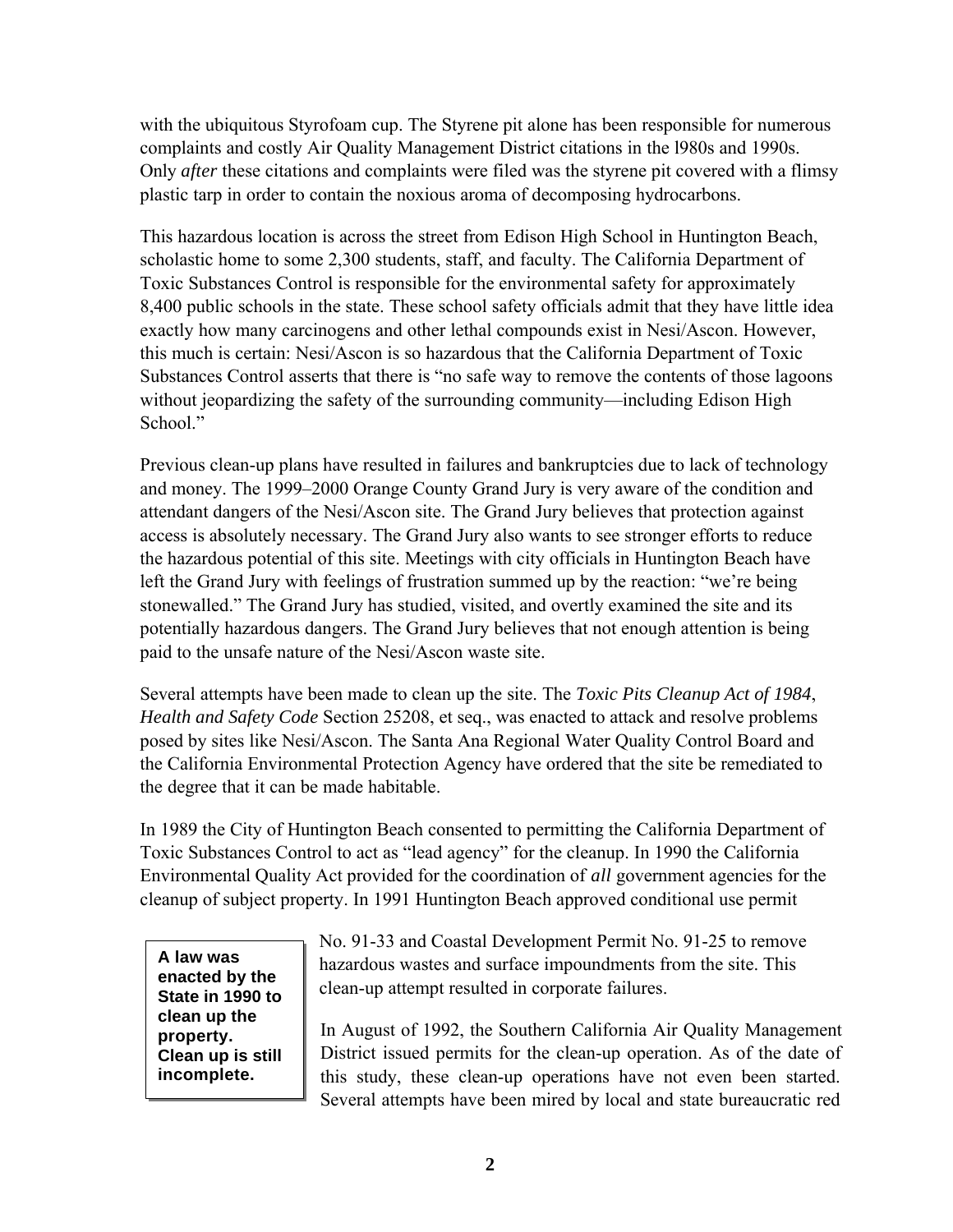tape. Two attempts were halted by bankruptcy collapses. The private corporate community has been unable to accomplish what the state and civic communities have mandated.

The Grand Jury has found that the perimeter fencing should be improved. The community

and County should mount a more rigorous push to resolve and eliminate the dirty dangerous dump that is Nesi/Ascon. One would think that local pride and community service would have provided better results. But instead, the prevailing reaction received by the Grand Jury has been the old "if it ain't broke, don't fix it." The Grand Jury feels that it is broke and wants it fenced and fixed.

**A beautiful coastal location is marred by an oil field dump.**

### **METHOD OF STUDY**

In order to get an objective grasp of this problem of environmental degradation, the Grand Jury interviewed employees of the affected city, private companies, and representatives of the current owner, Signal Landmark Mortgage Co., Inc. Guided tours were taken of the polluted lagoons and surrounding locale. Federal, State, and County laws and ordinances were researched. Aerial overviews and photographs of the area were taken by members of the Grand Jury. Printed matter from private and public sources was reviewed and evaluated.

## **BACKGROUND**

#### **CURRENT EFFORTS AND ORANGE COUNTY PERSPECTIVE**

The current owner of Nesi/Ascon is Signal Mortgage Co., Inc., a distantly related cousin of Signal Oil, one of the original users of the site. Signal Oil acquired its name as a result of the oil well drilling and refining activity done on Signal Hill in Long Beach. A private company wants to acquire the site for development. However, there are a few large caveats to be observed. The buyer wants to buy the site only if it can be cleaned up so that the 40 acres—a half-mile from blue water and white sandy beaches—can be made attractive, usable, and profitable.

Prior attempts to remediate the site have failed. The prospective buyer has hired a consultant to test remedial methods, estimate costs, and suggest an appropriate technology. The field tests are nearing completion. Their purpose is two-fold. First, they want to satisfy the California Department of Toxic Substances Control concern that when stabilizing agents are added to the lagoon sludges, a chemical reaction may generate volatile organic compounds (VOCs) to an extent greater than excavating the sludges. These emissions must be adequately mitigated to satisfy the California Department of Toxic Substances Control and other appropriate agencies. Safeguarding the community is a prime requisite.

A second purpose of the field test is to be directed at creating a stabilized viable soil using various sludge-soil mixes. The resulting soil products will then be evaluated for use as fill. A shopping center is currently under construction adjacent to the Interstate 10 Freeway in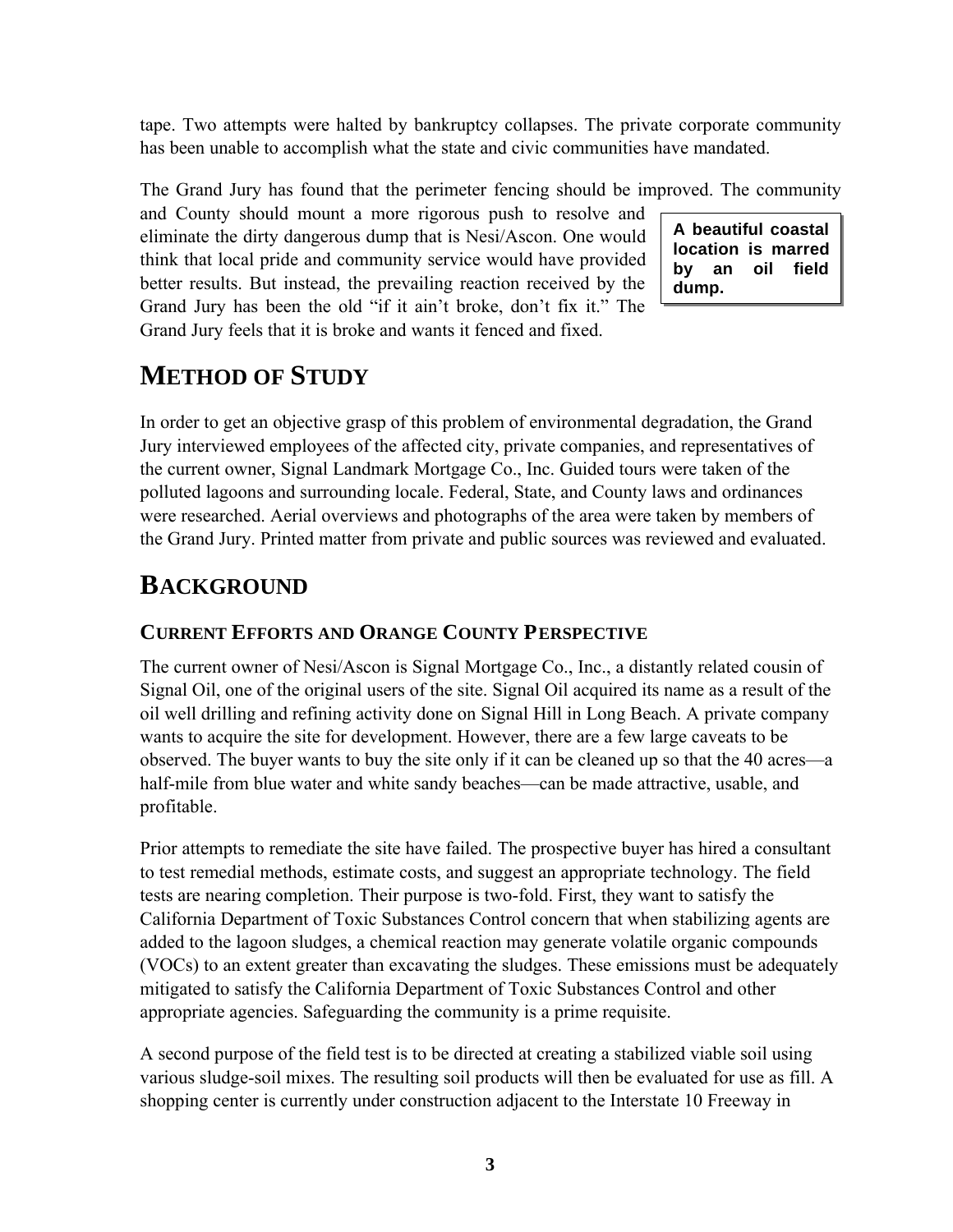Pomona using a type of sludge-soil fill. So, it is feasible to mix and remove the tar-pit-like substances from the site.

**The Board of Supervisors expresses support for Superfund programs to rid County of toxic properties!**

An official of the City of Huntington Beach has been made aware of this testing/evaluation. In fact, the Huntington Beach Planning Commission has approved the site for residential use once it is mitigated.

However, in spite of all this, the community remains inadequately protected from the dangers of the site. Recent visits by the Grand Jury indicate that inadequate efforts have been made to secure the site to satisfy the prudent investigator—or nervous parent, for that matter.

In February of this year, the Orange County Board of Supervisors issued "County of Orange Legislative Platform for 2000." Paragraph F of that report states:

#### *Federal Environmental Clean-up (Superfund)*

- *1. Strengthen protections within the Federal Superfund enabling statute for parties such as the County of Orange with a prospective interest in buying or leasing property that is either contaminated with toxic or hazardous materials, or adjacent to a site so contaminated, from being responsible under Federal law for the clean-up of such property when such parties were not responsible for any past or current discharges. Amend companion provisions regarding joint and several liability to limit and reduce current patterns in litigation whereby parties who had limited or no responsibility for discharging toxic and/or hazardous materials on a property may be held liable for either a substantial portion or the total amount of site clean-up costs.*
- *2. Ensure a greater and more secure connection between funding sources and the actual clean up of contaminated sites.*
- *3. Clarify responsibilities under Federal law for expeditious site clean up in order to facilitate the transition to alternative and future public uses by prospective parties, such as the County of Orange. Such provisions should also minimize impacts on the planning by such prospective parties for the future use and operation of contaminated sites, as well as impacts on the current use of property that is adjacent to such sites.*
- *4. Support Federal funding for programs which encourage clean-up and appropriate development or redevelopment of contaminated sites within*

**The Grand Jury wants a higher priority from the city and county to fence and clean-up Nesi/Ascon.** *limited liability to the owners and/or purchasers and/or operators of these sites.*

The Grand Jury agrees totally with these good intentions.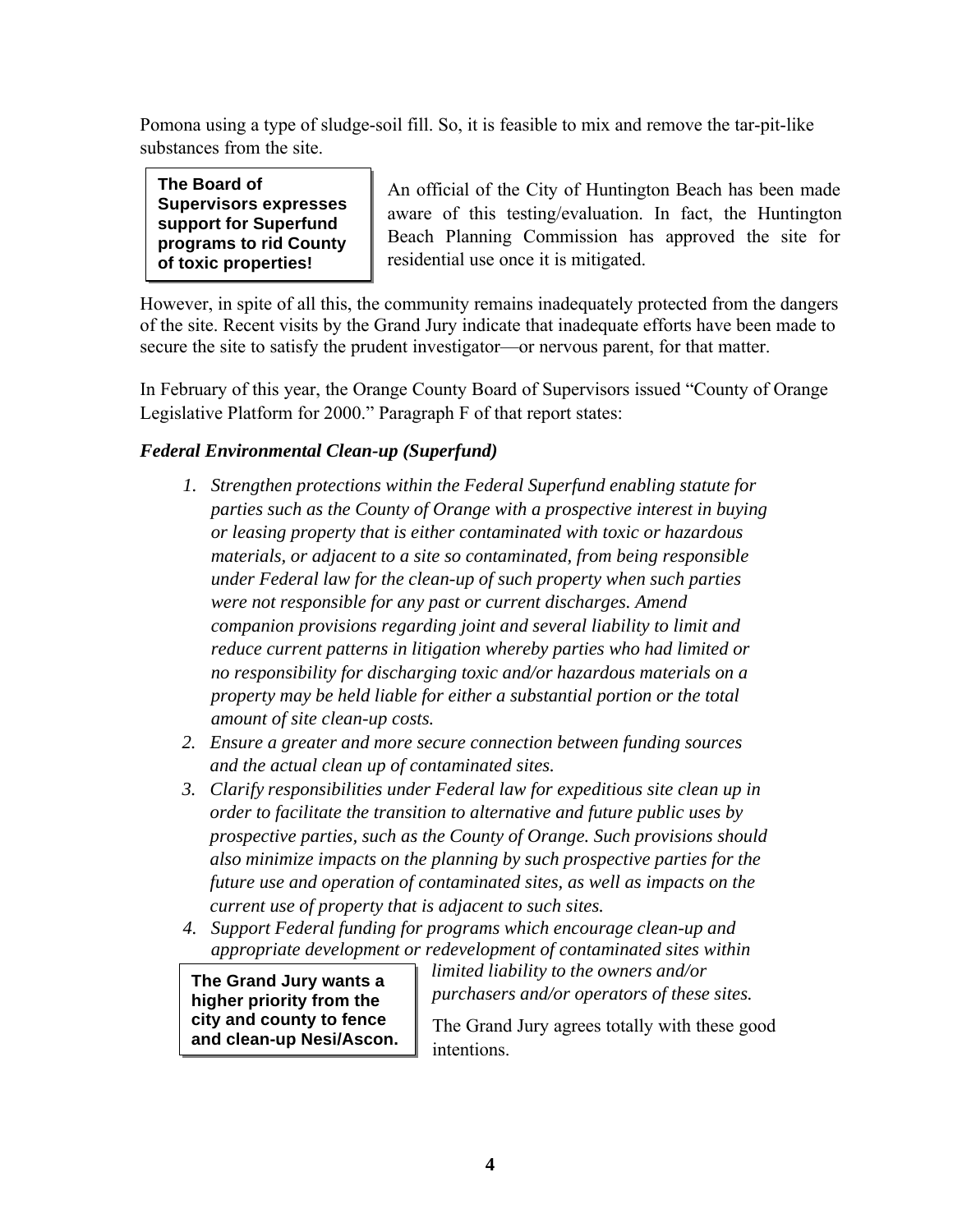# **CONCLUSION**

The Grand Jury believes separate fencing should be required by the City of Huntington Beach for each lagoon, the barrel corral, and especially the Styrene pit. More attention should be paid to the site to protect the interlopers and to keep out the homeless and trespassers. The signage now in place, and broken, rusty fencing does not get the job done and does not pose a sufficient deterrent to passers-by. If this additional and appropriate attention results in added city costs, then maybe the City *will* do a better job in bringing pressure on the owner and the State of California to succeed in remediating the problem. The students and citizens impacted by the Nesi/Ascon site deserve more resolute attention to this problem. Recent Grand Jury visits have found some fencing improvements. However, more attention is required.

### **FINDINGS**

In accordance with *California Penal Code* Sections 933 and 933.05, responses are required to all findings. The 1999–2000 Orange County Grand Jury has arrived at the following findings:

1. Although the Board of Supervisors expresses a desire to bring pressure on the appropriate entity to deal with toxic clean up and remediating this hazardous site, the Nesi/Ascon Hazardous Waste Site remains essentially untouched since 1984.

A response to Finding 1 is required from the **Board of Supervisors**.

2. The City of Huntington Beach does not assume the degree of responsibility for monitoring the Nesi/Ascon site that seems prudent to the Grand Jury. In the face of what could be a disaster, or even death, more and better monitoring must be in place at the site. Trespass enforcement and fence checks need to be made more often and be more thorough.

A response to Finding 2 is requested from the **City Council of Huntington Beach** and from the **Huntington Beach Fire and Police Departments**.

### **RECOMMENDATIONS**

In accordance with *California Penal Code* Sections 933 and 933.05, each recommendation must be responded to by the government entity to which it is addressed. These responses are submitted to the Presiding Judge of the Superior Court. Based on the findings, the 1999–2000 Orange County Grand Jury recommends that:

1. The Board of Supervisors should give the Nesi/Ascon site a high priority and use their positions to bring pressure on the appropriate entities to see that the mediation and security receive the attention they deserve.

A response to Recommendation 1 is required from the **Board of Supervisors**.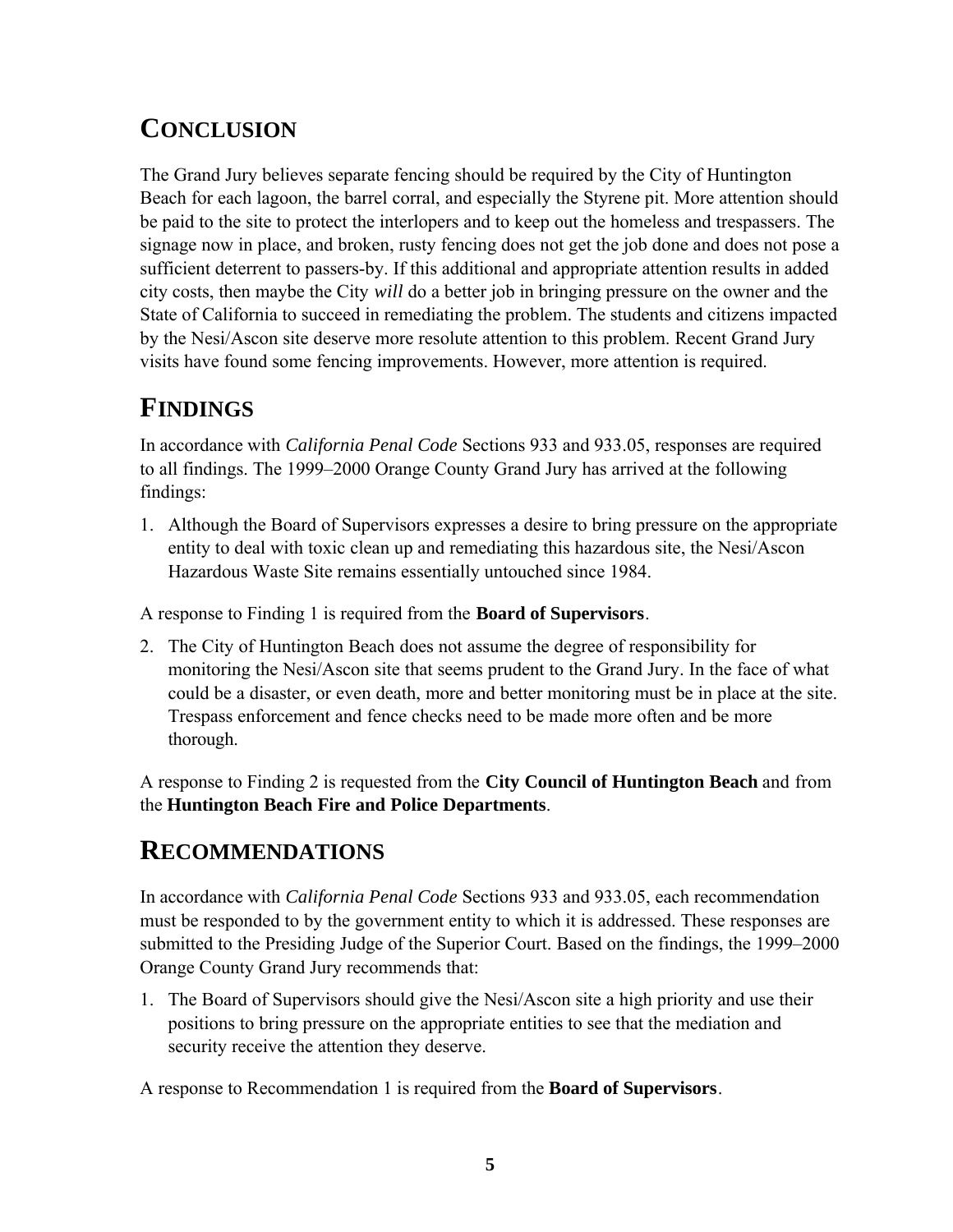2. The police and fire departments of Huntington Beach should do a more thorough job of monitoring the site. The Grand Jury urges the City of Huntington Beach to pursue a more stringent policy of safety enforcement of the appropriate regulations and rules pertinent to the toxic dangers facing the City.

A response to Recommendation 2 is requested from the **City Council of Huntington Beach**, and from the **Huntington Beach Fire and Police Departments**.

### **COMMENDATIONS**

Marina Robertson, GreenPark Holdings, LLC. Oussana I. Issa, State of California, California EPA Nick Schou, OC Weekly Gerald G. Thibeault, Executive Officer, State of California, Regional Water Quality Board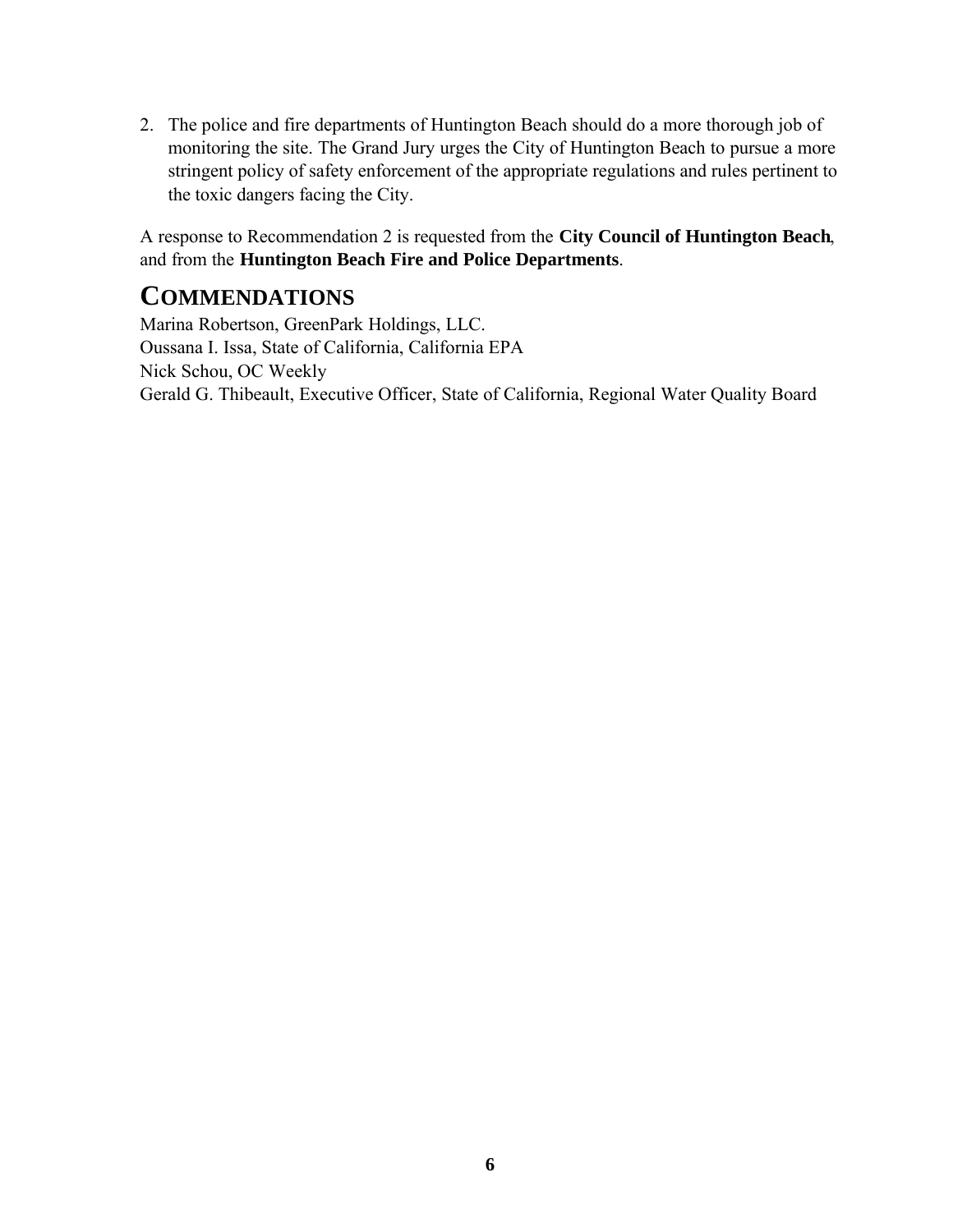

Posted main entrance.



Aerial view of NESI / ASCON site – southwest of Edison High School